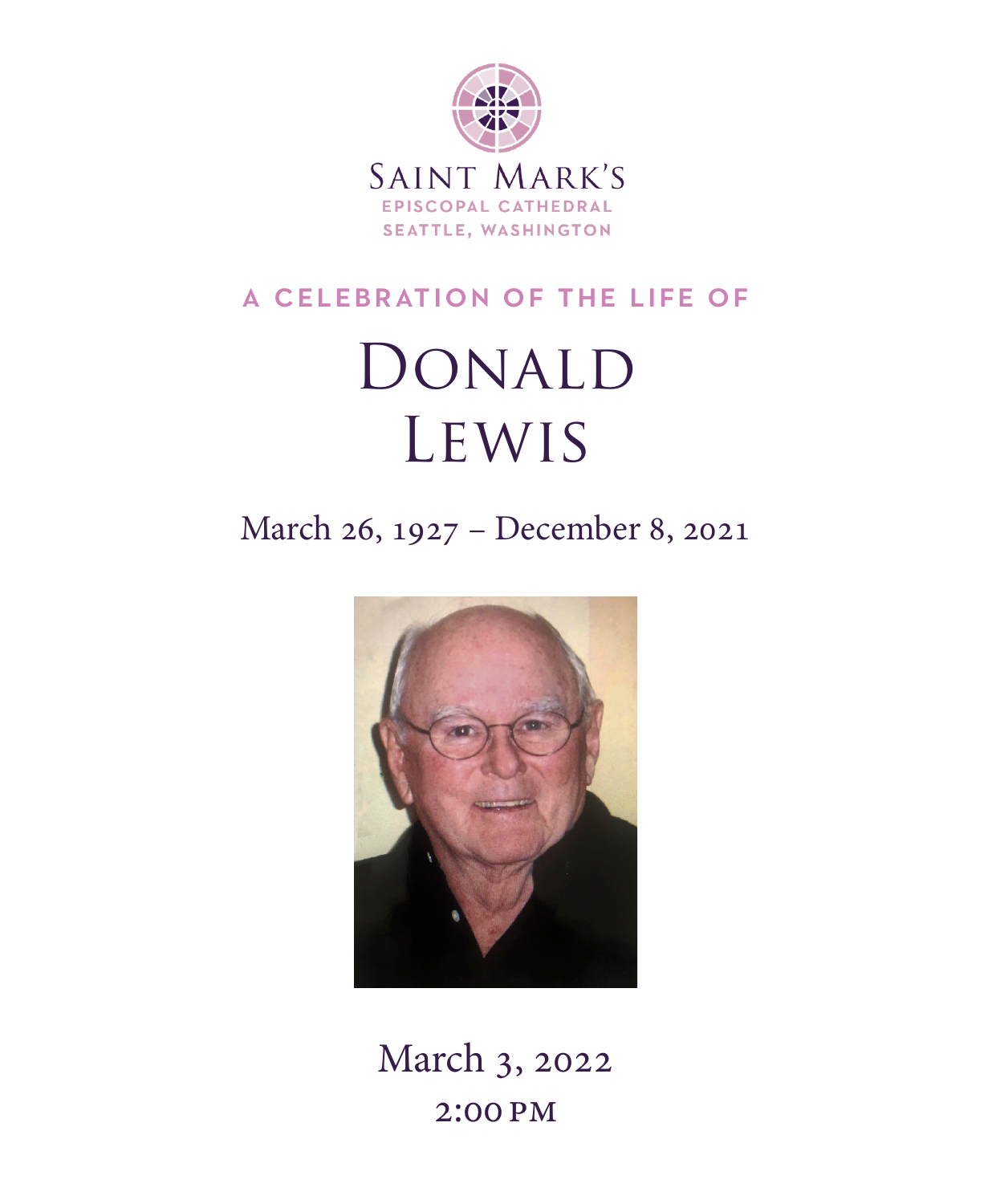*Saint Mark's Cathedral acknowledges that we gather on the traditional land of the first people of Seattle, the Duwamish People, who are still here, and we honor with gratitude the land itself and the life of the Duwamish Tribe.* 

*Welcome to Saint Mark's Cathedral. Out of respect for the liturgy we are about to celebrate, please turn off all cell phones and audible devices. Please, no photography during the liturgy.*

*At the request of the family, only people who are fully vaccinated for COVID-19 may attend the funeral in person. Those who are not vaccinated, or anyone with COVID symptoms, are asked to attend the livestream at* [www.saintmarks.org/livestream.](http://www.saintmarks.org/livestream)



#### **prelude** *Music for organ by J. S. Bach, G. F. Handel, and W. A. Mozart*

*Please stand, as able, for the anthems and entrance procession.*

#### **anthems**

I AM Resurrection and I am Life, says the Lord.<br>Whoever has faith in me shall have life, even though he die. And everyone who has life, and has committed himself to me in faith, shall not die for ever.

As FOR me, I know that my Redeemer lives<br>and that at the last he will stand upon the earth. After my awaking, he will raise me up; and in my body I shall see God. I myself shall see, and my eyes behold him who is my friend and not a stranger.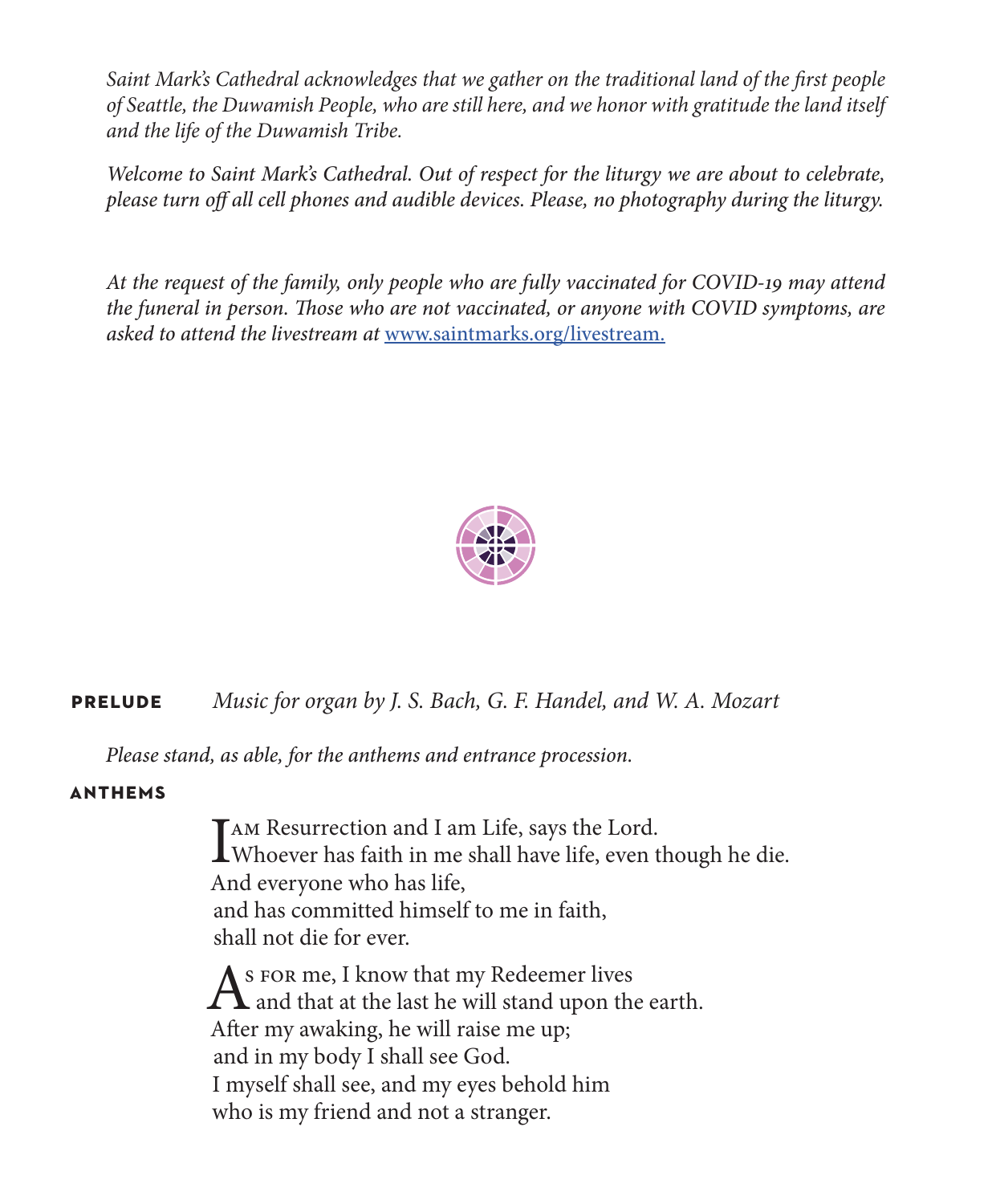For none of us has life in himself,<br>and none becomes his own master when he dies. For if we have life, we are alive in the Lord, and if we die, we die in the Lord. So, then, whether we live or die, we are the Lord's possession.

Happy from now on are those who die in the Lord! So it is, says the Spirit, for they rest from their labors.

*Officiant* The Lord be with you.

### *Assembly* **And also with you.**

*Officiant* Let us pray.

O God of grace and glory, we remember before you this day our brother Don. We thank you for giving him to us, his family and friends, to know and to love as a companion on our earthly pilgrimage. In your boundless compassion, console us who mourn. Give us faith to see in death the gate of eternal life, so that in quiet confidence we may continue our course on earth, until, by your call, we are reunited with those who have gone before. All this we pray through Jesus Christ our Lord.

*All* **Amen.**

| <b>WELCOME</b>     |                       | Dean Thomason       |
|--------------------|-----------------------|---------------------|
| <b>REMEMBRANCE</b> |                       | <b>Howard Lewis</b> |
| <b>POEM</b>        | The Mirror            | Beau Lewis          |
| <b>REMEMBRANCE</b> |                       | <b>Bill Lewis</b>   |
| <b>POEM</b>        | Thanksgiving Thoughts | Don Lewis           |
| <b>REMEMBRANCE</b> |                       | David Lewis         |
| <b>POEM</b>        | A Desert Prayer       | Clayton Lewis       |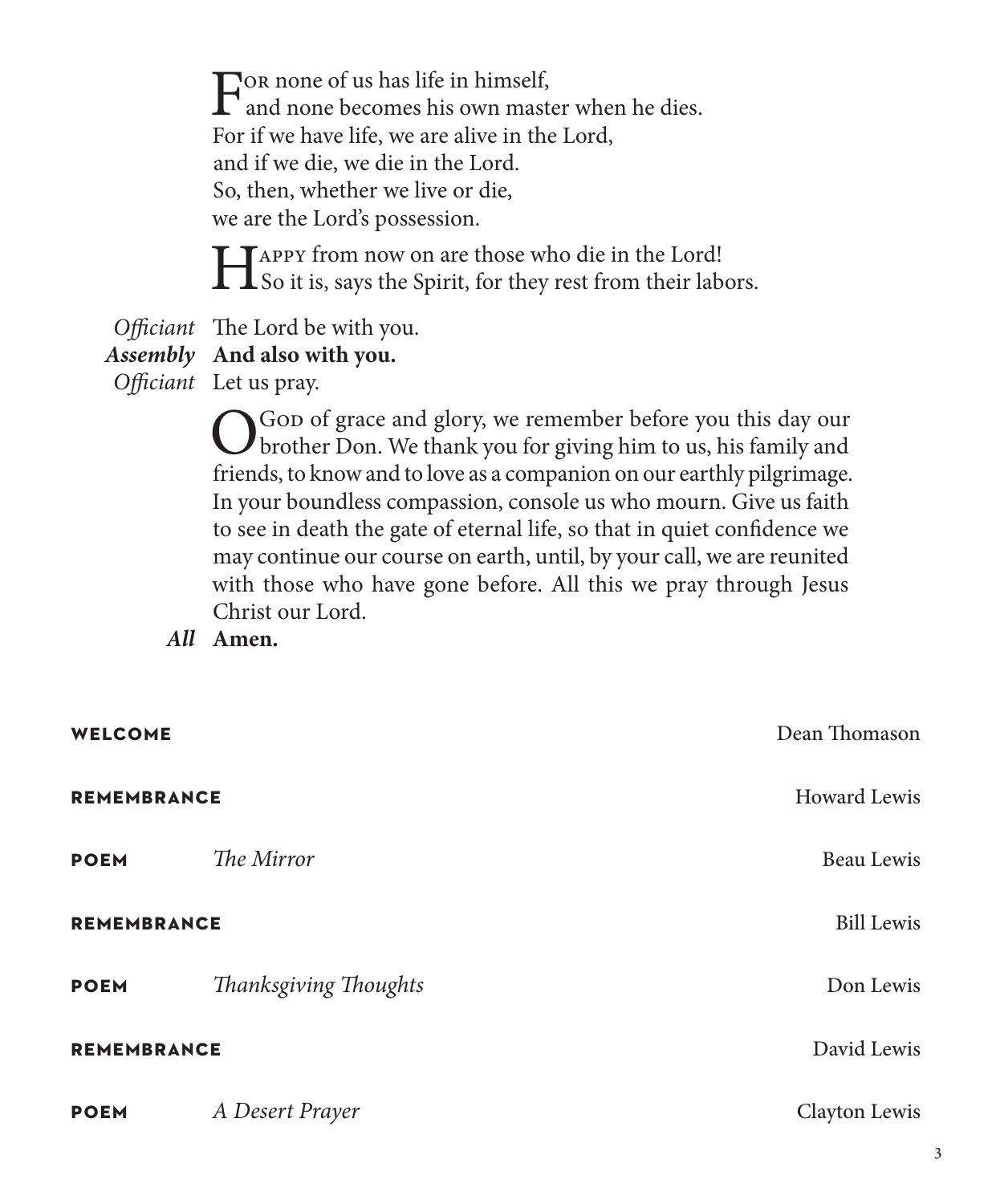*Please stand, as able, for the hymn.*



*The Hymnal 1982* #671, WORDS: John Newton (1725-1807), alt.; st. 5, from *A Collection of Sacred Ballads*, 1790; compiled by Richard Broaddus *&* Andrew Broaddus; music: from *Virginia Harmony* 1831; adapt. att. Edwin Othello Excell (1851-1921); harm. Austin Cole Lovelace (b. 1919)

*Please be seated for the Liturgy of the Word.*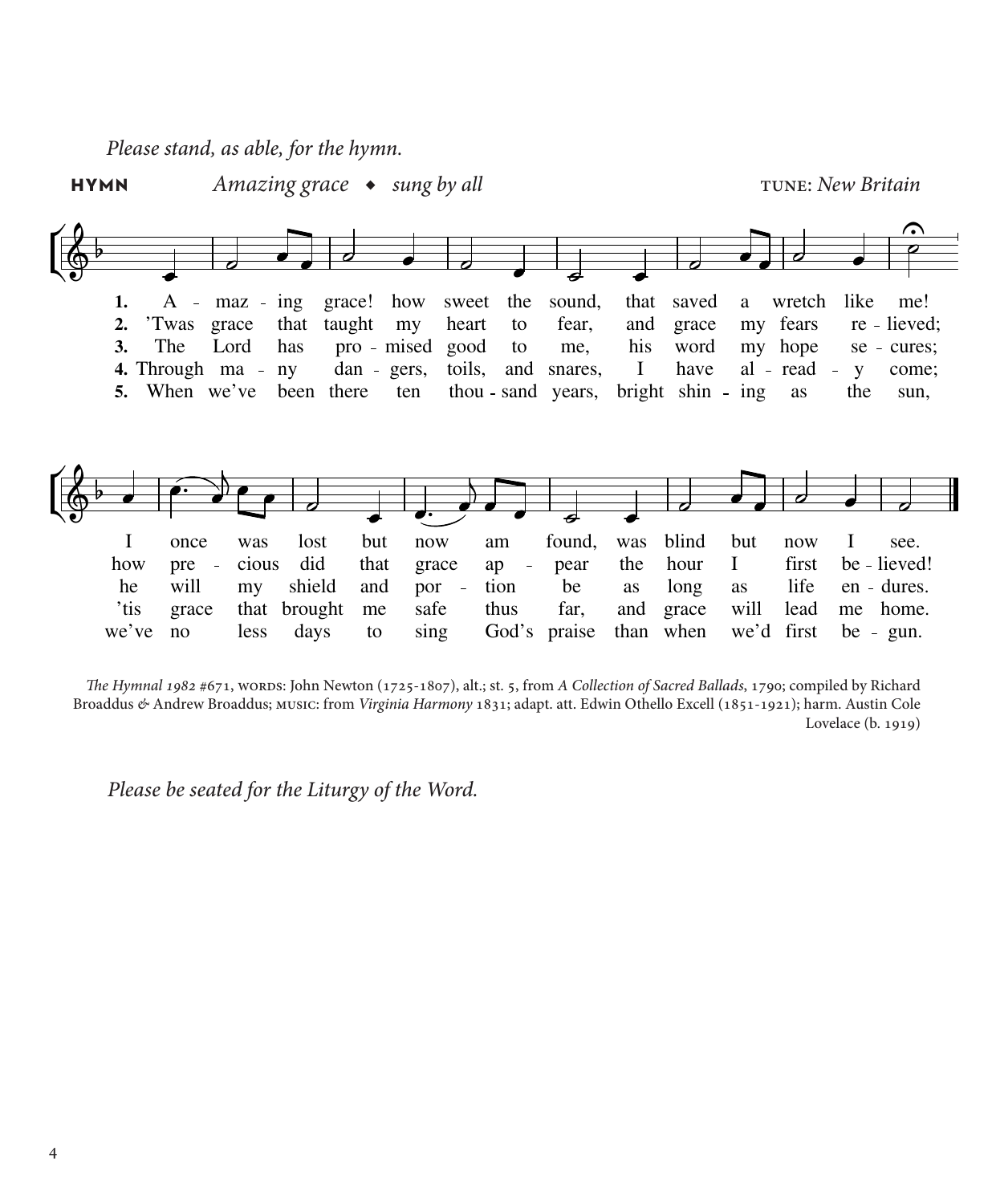# THE LITURGY OF THE WORD

#### **reading** *Ecclesiastes 3:1-11a read by* Mary Dickinson

For everything there is a season, and a time for every matter  $\Gamma$  under heaven:

a time to be born, and a time to die; a time to plant, and a time to pluck up what is planted; a time to kill, and a time to heal; a time to break down, and a time to build up; a time to weep, and a time to laugh; a time to mourn, and a time to dance; a time to throw away stones, and a time to gather stones together; a time to embrace, and a time to refrain from embracing; a time to seek, and a time to lose; a time to keep, and a time to throw away; a time to tear, and a time to sew; a time to keep silence, and a time to speak; a time to love, and a time to hate; a time for war, and a time for peace. What gain have the workers from their toil? I have seen the business that God has given to everyone to be busy with. He has made everything suitable for its time.

*Reader* Hear what the Spirit is saying to God's people.

*Assembly* **Thanks be to God.**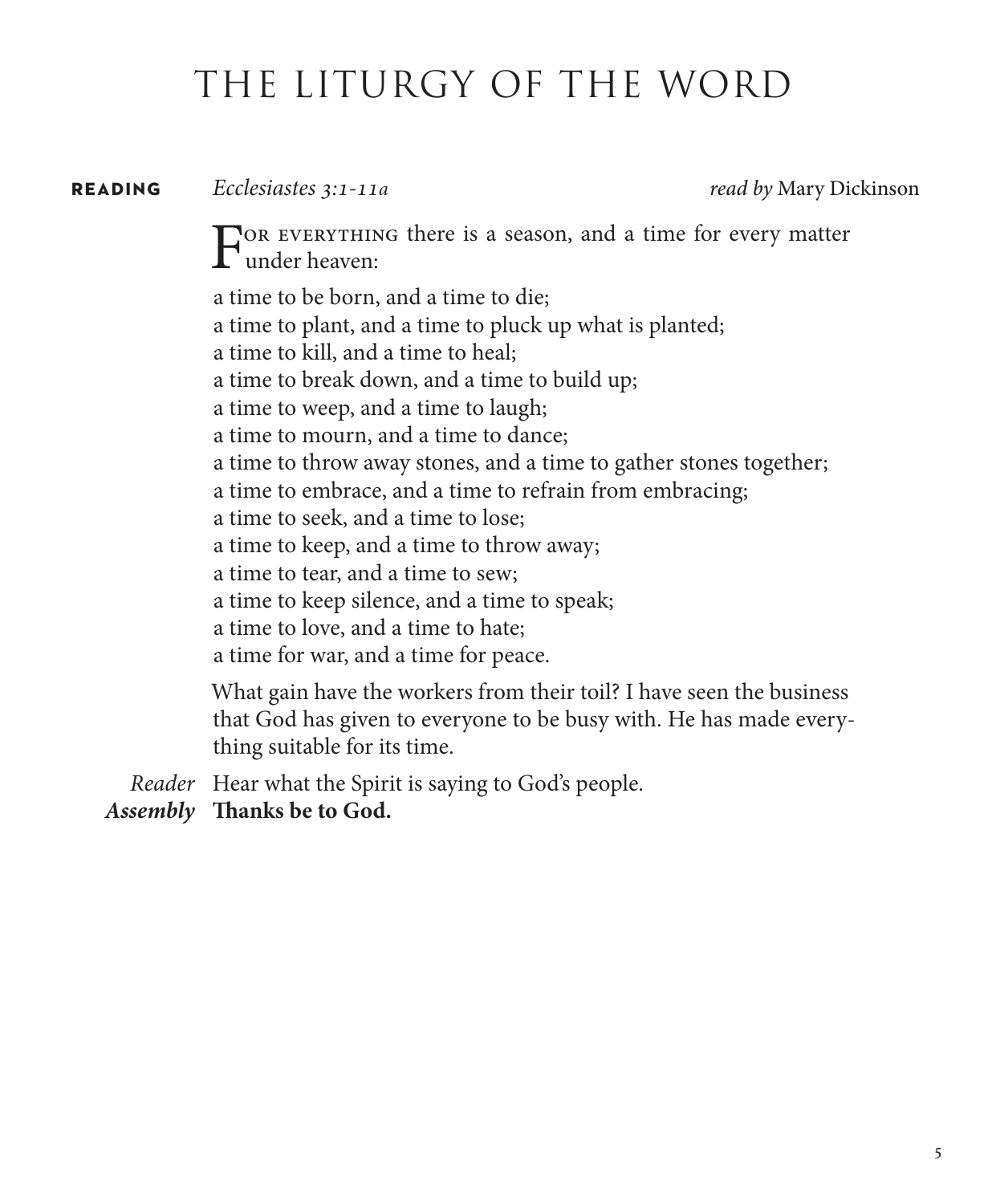| Come, my Way, my Truth, my Life:  | Come, my Light, my Feast, my Strength: |
|-----------------------------------|----------------------------------------|
| Such a Way, as gives us breath:   | Such a Light, as shows a feast:        |
| Such a Truth, as ends all strife: | Such a Feast, as mends in length:      |
| Such a Life, as killeth death.    | Such a Strength, as makes his guest.   |

Come, my Joy, my Love, my Heart: Such a Joy, as none can move: Such a Love, as none can part: Such a Heart as joys in love.

#### **reading** *Revelation 21:2-7 read by* John Weintraub

I saw the holy city, the new Jerusalem, coming down out of heaven from God, prepared as a bride adorned for her husband. And I heard a loud voice from the throne saying,

"See, the home of God is among mortals. He will dwell with them as their God; they will be his peoples, and God himself will be with them; he will wipe every tear from their eyes. Death will be no more; mourning and crying and pain will be no more, for the first things have passed away."

And the one who was seated on the throne said, "See, I am making all things new." Also he said, "Write this, for these words are trustworthy and true." Then he said to me, "It is done! I am the Alpha and the Omega, the beginning and the end. To the thirsty I will give water as a gift from the spring of the water of life. Those who conquer will inherit these things, and I will be their God and they will be my children."

*Reader* Hear what the Spirit is saying to God's people.

*Assembly* **Thanks be to God.**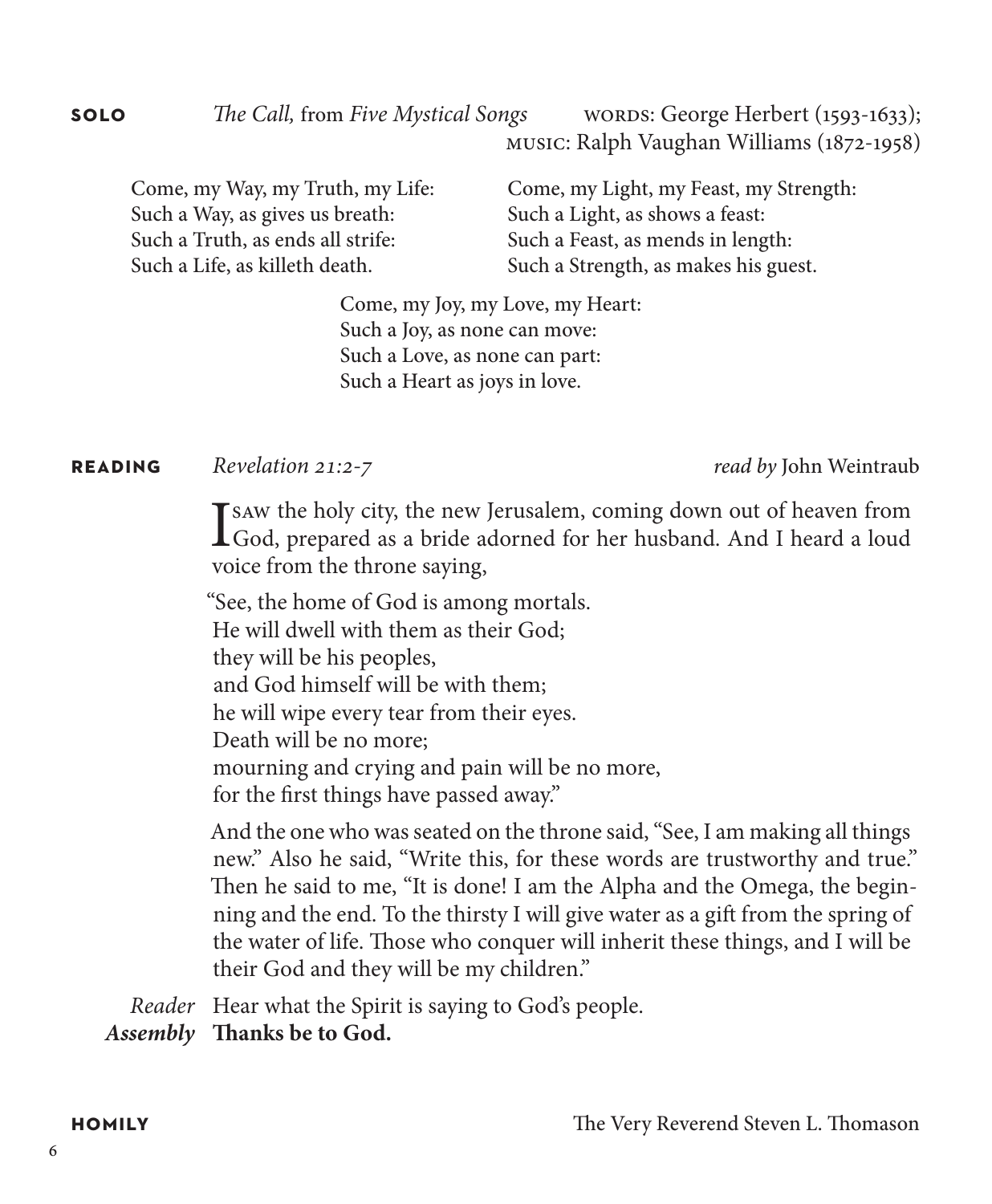*All stand, as able, for the recitation of the Creed.*

#### **the apostles' creed**(*spoken by all in unison*)

**I believe in God, the Father almighty, creator of heaven and earth.**

**I believe in Jesus Christ, his only Son, our Lord. He was conceived by the power of the Holy Spirit and born of the Virgin Mary. He suffered under Pontius Pilate, was crucified, died, and was buried. He descended to the dead. On the third day he rose again. He ascended into heaven, and is seated at the right hand of the Father. He will come again to judge the living and the dead.**

**I believe in the Holy Spirit, the holy catholic Church, the communion of saints, the forgiveness of sins, the resurrection of the body, and the life everlasting. Amen.**

#### **the lord's prayer**

*All* **Our Father, who art in heaven, hallowed be thy Name, thy kingdom come, thy will be done, on earth as it is in heaven. Give us this day our daily bread. And forgive us our trespasses, as we forgive those who trespass against us. And lead us not into temptation, but deliver us from evil. For thine is the kingdom, and the power, and the glory, for ever and ever. Amen.**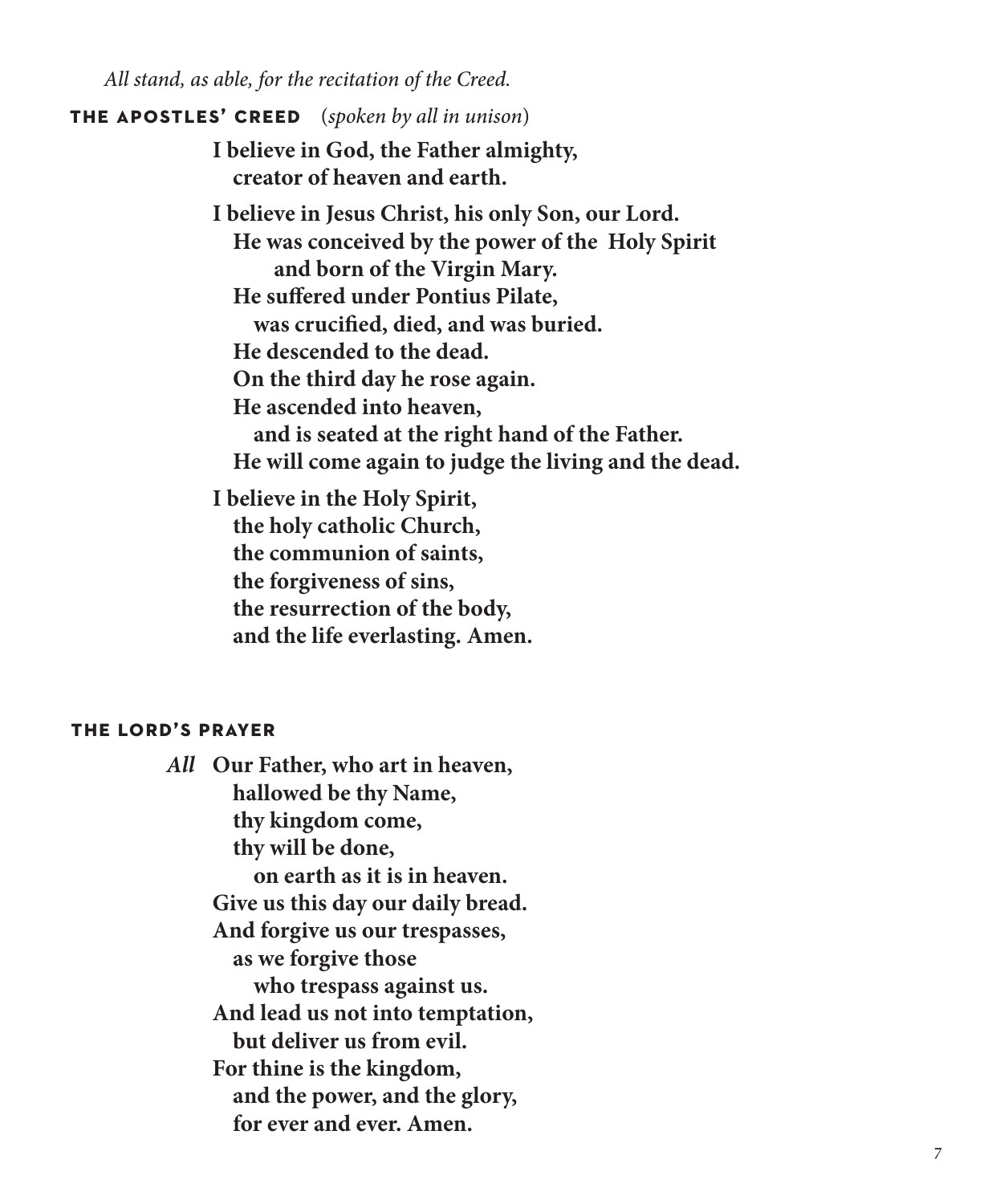#### **prayers of the people**

| Officiant For our brother Don let us pray to God our Creator saying:<br>Hear our prayer.                                                                                                            |
|-----------------------------------------------------------------------------------------------------------------------------------------------------------------------------------------------------|
| Officiant God, your will for us is abundant life;<br>receive Don now into the fullness of life in your presence.                                                                                    |
| <i>Assembly</i> Hear our prayer.                                                                                                                                                                    |
| Officiant You know the thoughts of our hearts and our search for faith;<br>shed the brightness of your light on Don, who also sought<br>understanding.                                              |
| Assembly Hear our prayer.                                                                                                                                                                           |
| Officiant You are greater than all our ideas and images of you;<br>draw Don into the mystery of your being.                                                                                         |
| Assembly Hear our prayer.                                                                                                                                                                           |
| Officiant We know you as perfect Mercy and Love;<br>welcome Don in the grace of that love and mercy.                                                                                                |
| Assembly Hear our prayer.                                                                                                                                                                           |
| Officiant We praise you as the giver of life;<br>gather all who mourn into the hope of renewed life.                                                                                                |
| Assembly Hear our prayer.                                                                                                                                                                           |
| Officiant The Church commends all who die to the care of Christ, the love of<br>God, and the communion of the Holy Spirit; and so we commend<br>Don to you, giving thanks for the gift of his life. |
| Assembly Hear our prayer.                                                                                                                                                                           |
| Officiant May the Holy One, to whom all the desires of our hearts are known<br>before we ask, hear our prayers for Don, and for all who mourn,<br>and grant us newness of life, and peace.          |
| All Amen.                                                                                                                                                                                           |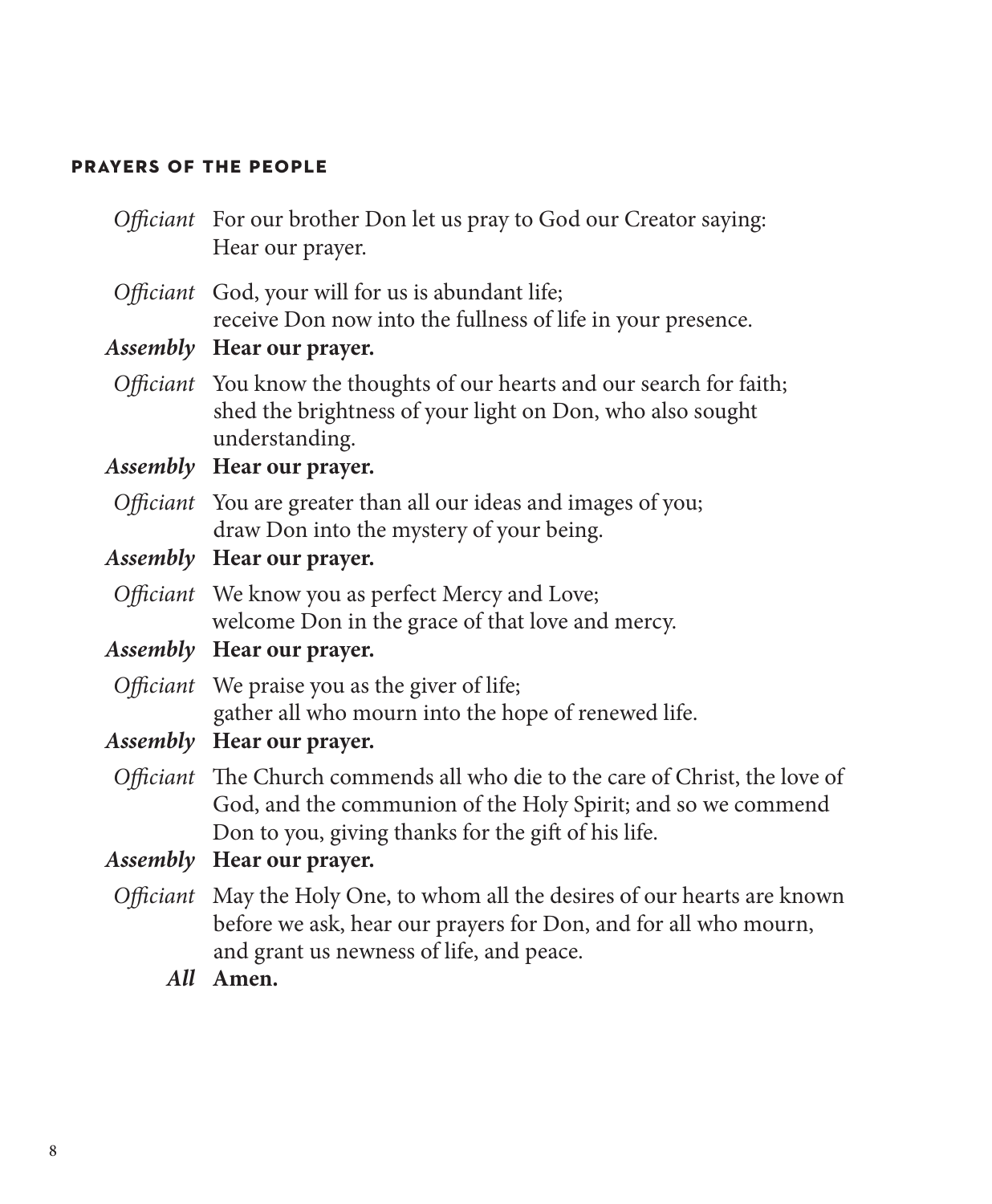# THE COMMENDATION

*The Officiant stands at the Paschal Candle, the symbol of our risen life in Christ.* 

*Bishop* Give rest, O Christ, to your servant with your saints,

*Assembly* **where sorrow and pain are no more, neither sighing, but life everlasting.**

- *Bishop* You only are immortal, the creator and maker of humankind; and we are mortal, formed of the earth, and to earth shall we return. For so did you ordain when you created me, saying, "You are dust, and to dust you shall return." All of us go down to the dust; yet even at the grave we make our song: Alleluia, alleluia, alleluia.
- *Assembly* **Give rest, O Christ, to your servant with your saints, where sorrow and pain are no more, neither sighing, but life everlasting.**
	- *Bishop* Into your hands, O merciful Savior, we commend your servant Don. Acknowledge, we humbly beseech you, a sheep of your own fold, a lamb of your own flock, a sinner of your own redeeming. Receive him into the arms of your mercy, into the blessed rest of everlasting peace, and into the glorious company of the saints in light.
- *Assembly* **Amen.**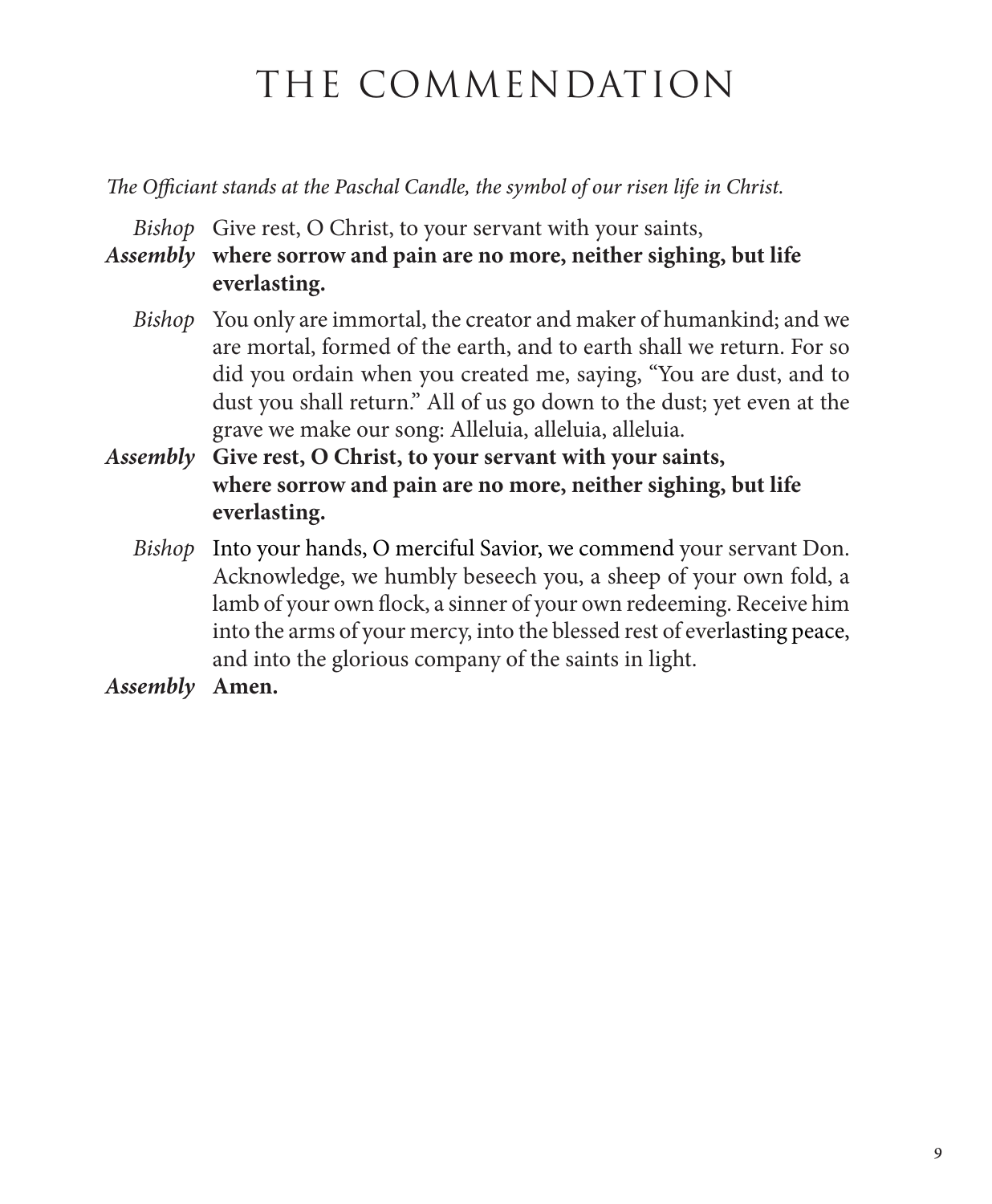

#### **closing hymn** *Now the day is over* ◆ *sung by all* tune: *Merrial*

*The Hymnal 1982* #42, words: Sabine Baring-Gould (1834-1924), alt.; music: Joseph Barnby (1838-1896)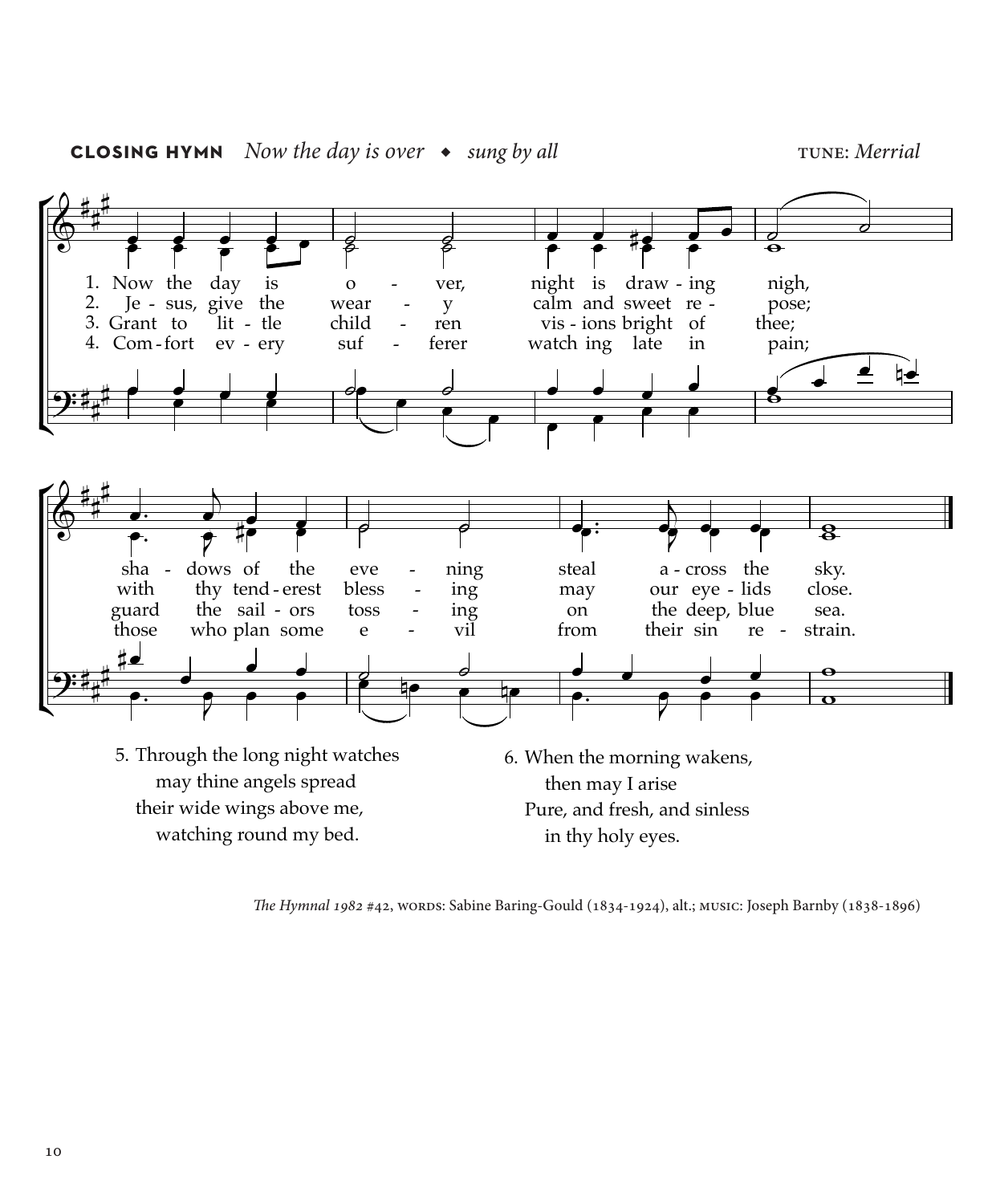#### **dismissal**

*Officiant* Let us go forth in the name of Christ. Alleluia, alleluia. *Assembly* **Thanks be to God. Alleluia, alleluia.**

*Please remain standing for the voluntary and closing procession.*

**voluntary** *Sinfonia* from *Cantata 29,* J. S. Bach (1685-1750) "We thank you, God, we thank you"

*A reception follows the service in Bloedel Hall, accessible via the stairs and elevator at the west end of the Cathedral. All who are fully vaccinated against COVID-19 invited.*

### MINISTERS OF THE LITURGY

**officiant & preacher** The Very Reverend Steven L. Thomason

> **verger** Michael Seewer

> > **crucifer** Ray Miller

**lectors** Mary Dickinson John Weintraub

**ushers**

Sandra Piscitello Kathy Sodergren John Weintraub

**commendation** The Right Reverend Cabell L. Tennis

> **remembrances** Howard Lewis Beau Lewis Bill Lewis Don Lewis David Lewis Clayton Lewis

**musicians** Ksenia Popova, *soloist*

Canon Michael Kleinschmidt, *organist*

**SOUND BOARD** Michael Perera

#### **videography**

Christopher Brown

*Music and texts under copyright are reprinted by permission under OneLicense.net #a-706820*